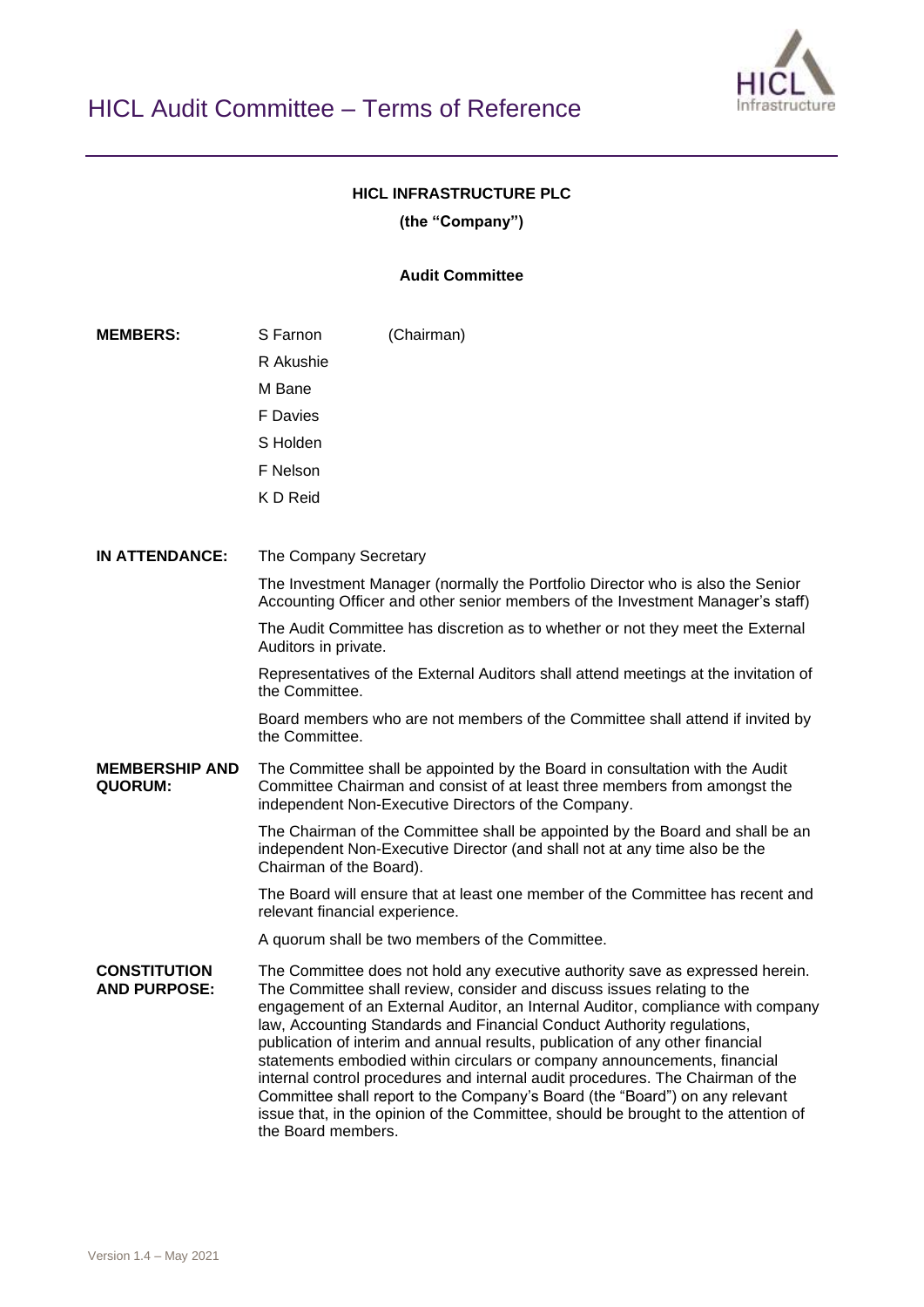

In accordance with AIC Code of Corporate Governance the Committee should make available its terms of reference, explaining its role and the authority delegated to it by the Board. This requirement could be met by including the information on the Company's website.

- **AUTHORITY:** The Committee is authorised by the Board to:
	- a. Investigate any activity within its terms of reference;
	- b. Seek any information that it requires from any party;
	- c. Obtain outside legal or independent professional advice at the Company's expense and such advisers may attend meetings as necessary; and
	- d. To address, investigate and or report upon any financial or other operational, fraud or constitutional issues that may be brought to the attention of any Committee Member.
- **RESPONSIBILITY:** The responsibilities of the Committee shall be:

### External Audit

- a. To consider and make recommendations to the Board concerning the appointment of the External Auditor and assess the External Auditor's independence, effectiveness and performance, in accordance with the UK Corporate Governance Code requirements, seeking information about policies and processes for maintaining independence and monitoring compliance with relevant requirements, including those regarding the rotation of audit partners and staff at appropriate intervals;
- b. To oversee the process for selecting the External Auditor and make appropriate recommendations through the Board for the shareholders to consider at the AGM;
- c. To review annually the terms of the External Auditor's engagement letter and their proposed remuneration taking into account any changes to the Group's structure and operations in the period. To make recommendations to the Board regarding the annual external audit fee;
- d. To discuss with the External Auditor, before the audit commences, the nature and scope of the audit (or its review of the interim financial statements) and to review the External Auditor's Audit Plan, quality control procedures and steps taken by the External Auditor to respond to changes in regulatory and other requirements:
- e. To review, where applicable, the External Auditor's management letter and management's response;
- f. To consider communications from the External Auditors of audit matters to those charged with governance as required by Auditing Standards (IAS 260);
- g. To approve other audit related and non-audit services prior to the engagement of the External Auditor in line with HICL's Non-Audit Services policy (see Appendix 1 to this Terms of Reference document);
- h. To receive and review, every six months, a summary of the External Auditor fees, both audit and non-audit, charged to HICL group companies and its investments to ensure inter alia the fee cap within HICL's Non-Audit Services policy (see Appendix 1) is not breached; and
- i. To put out the audit services to tender at least once in every 10 years, to enable the Committee to compare the quality and effectiveness of the services provided by the incumbent External Auditor with those of other audit firms. The maximum term, in line with UK regulations for EU Public Interest Entities, is 20 years. The Financial Reporting Council recommends that such tender be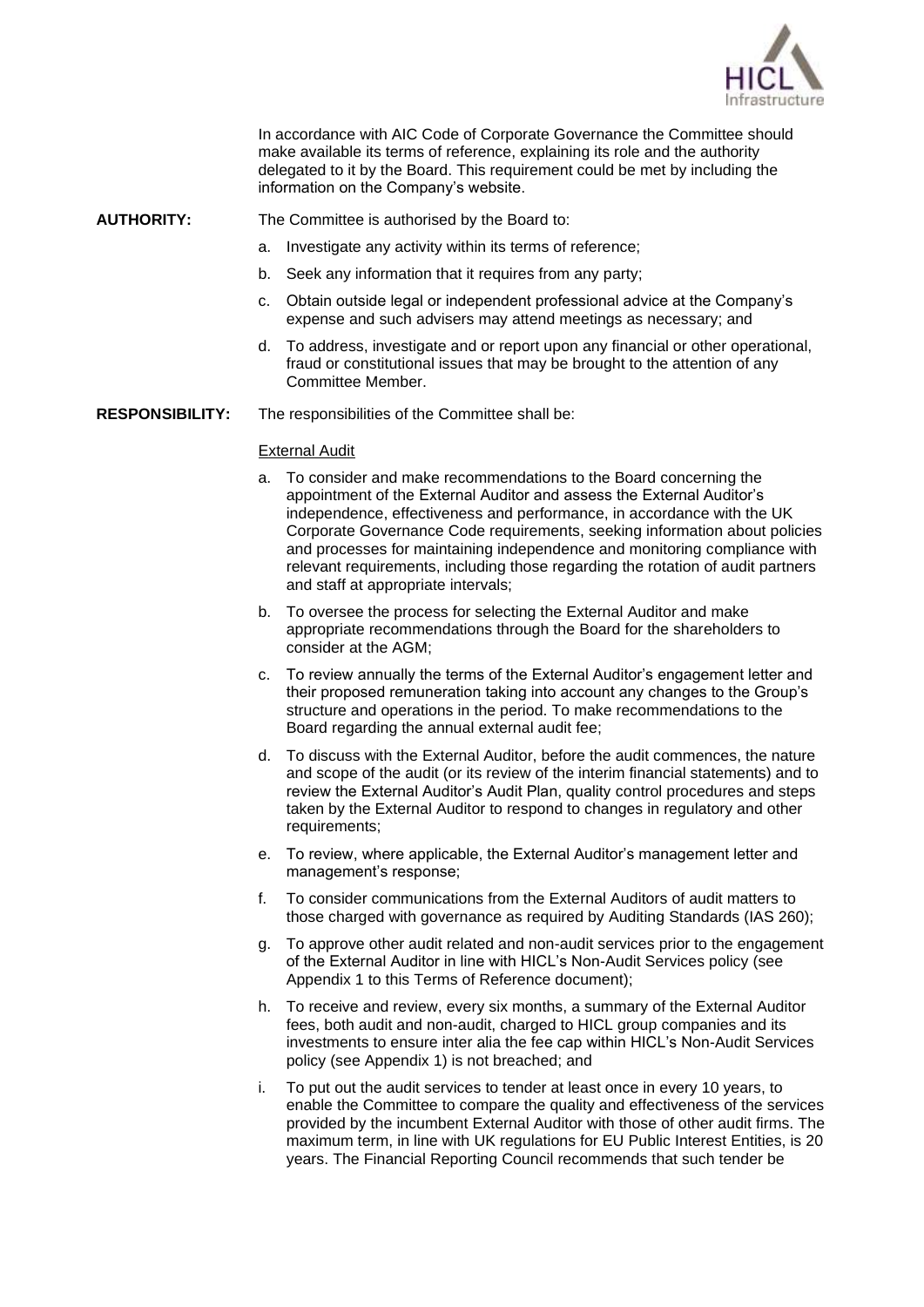

considered on the same review cycle as for the incumbent External Audit partner.

### Directors' Valuation

- a. To receive from the Investment Manager a valuation of the Group's investment portfolio based on the agreed valuation methodology. Current frequency is twice a year;
- b. To engage a third party valuation validation expert ("Valuation Expert") on behalf of the Company who will review the draft valuation prepared by the Investment Manager and give the Directors a private opinion on the valuation;
- c. To recommend to the Board the valuation of the Group's investment portfolio based on the work of the Investment Manager and the opinion of the third party Valuation Expert;
- d. To review annually the terms of the Valuation Expert's engagement letter and their proposed remuneration taking into account any changes to the Group's structure and investments in the period. To make recommendations to the Board regarding the annual fee;
- e. To discuss with the Valuation Expert before the valuation commences, the key economic assumptions and the market comparables re discount rate, and any specific outputs required; and
- f. To review the Valuation Expert's opinion letter and management's response.

### Fraud

- a. To review the Company's procedures for the prevention, detection and reporting of fraud;
- b. To review the Company's procedures set out in the HICL Policies and Controls Manuals Part A and Part B for handling allegations from whistleblowers. Such procedures should permit individuals, in confidence, to raise concerns about possible improprieties associated with the HICL Group, in matters of financial reporting or other matters, with the objective of ensuring that arrangements are in place to follow up the matters raised; and
- c. Further to these procedures, to review and investigate allegations from whistleblowers to determine if further action is necessary and, if so, determine the necessary next steps.

### Financial Statements

- a. To review, and challenge where necessary, the actions and judgements of the Investment Manager and any other relevant entities, in relation to the interim and annual financial statements before submission to the Board, paying particular attention to:
	- i. When taken as a whole, the financial statements are fair, balanced and understandable and provide the information necessary for shareholders to assess the Company's performance, business model and strategy;
	- ii. Critical accounting policies and practices and any changes in them, as they relate to the results of the Company, Subsidiaries, Joint Ventures and Associates;
	- iii. Decisions requiring a major element of judgement including the impact of adopting any acceptable alternative accounting treatment;
	- iv. The extent to which the financial statements are affected by any unusual transactions in the year and how they are disclosed;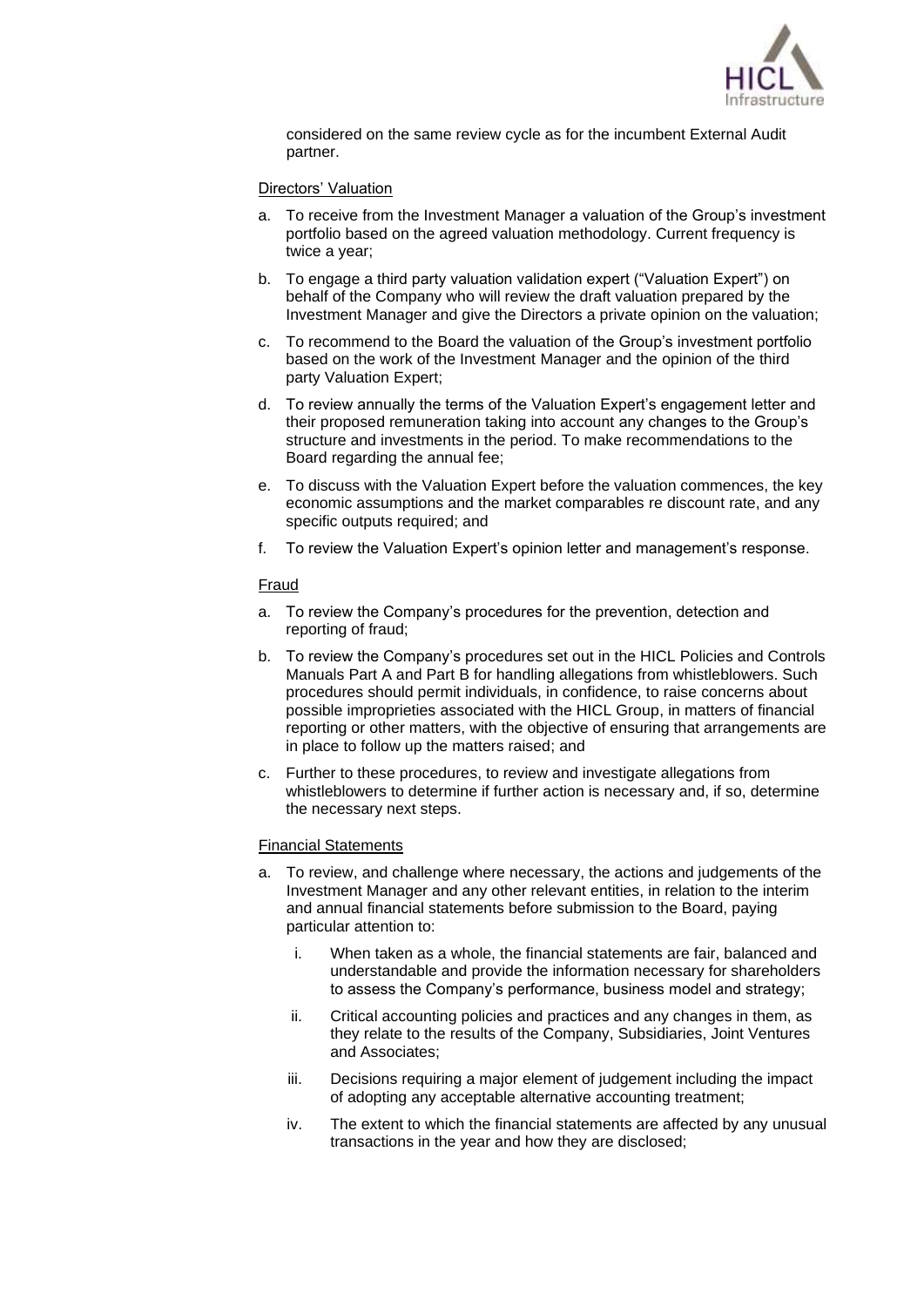

- v. The clarity of disclosures, including the use of Alternative Performance Measures;
- vi. Significant adjustments resulting from the audit;
- vii. The External Auditor's statement of unadjusted audit differences and management's explanation as to why adjustments have not been processed;
- viii. The going concern assumption and note those matters that have informed the Board's assessment of whether the Company is a going concern;
- ix. The viability statement and the accompanying commentary and reviewing projections and sensitivities prepared by the Investment Manager to support the statement;
- x. Compliance with Accounting Standards;
- xi. Compliance with the Listing Rules, Financial Conduct Authority ('FCA') and other legal requirements; and
- xii. Compliance with the AIC Code of Corporate Governance.
- b. At the end of an audit cycle, or earlier if appropriate, to review the effectiveness of the external audit process and to report the Committee's conclusions to the Board.

### Internal Controls and Policies

- a. In relation to accounting records, the valuation process and accounts preparation, the Committee will review the Company's statement on internal control systems prior to endorsement by the Board and consider whether or not there is a requirement for an internal audit process.
- b. Make recommendations to the Board having taken advice from the Investment Manager, on material changes to the Company's Tax Policy

**REPORTING PROCEDURES:** The Secretary shall circulate the minutes of the meetings to all members of the Board. The Chairman of the Committee shall attend the Board meeting at which the accounts are approved and report the key issues which, in the opinion of the Committee, should be brought to the attention of the Board in relation to the financial statements, other statutory disclosures and internal control weaknesses.

> The Committee members shall conduct an annual review of their work and these terms of reference and make recommendations to the Board for changes. The Committee shall make its terms of references available to shareholders on request and ensure that they are published on the Company's website.

A separate section of the annual report should describe how the Audit Committee discharged its responsibilities, including:

- a. the significant issues it considered in relation to the financial statements, and how these were addressed;
- b. an explanation of how it has assessed the independence and effectiveness of the external audit process and the approach taken to the appointment or reappointment of the External Auditor, information on the length of tenure of the current audit firm, when a tender was last conducted and advance notice of any retendering plans; and
- c. If the External Auditor provides non-audit services, an explanation of its approach to the approval of any non-audit services provided by the External Auditor, and how the Audit Committee considered any impact of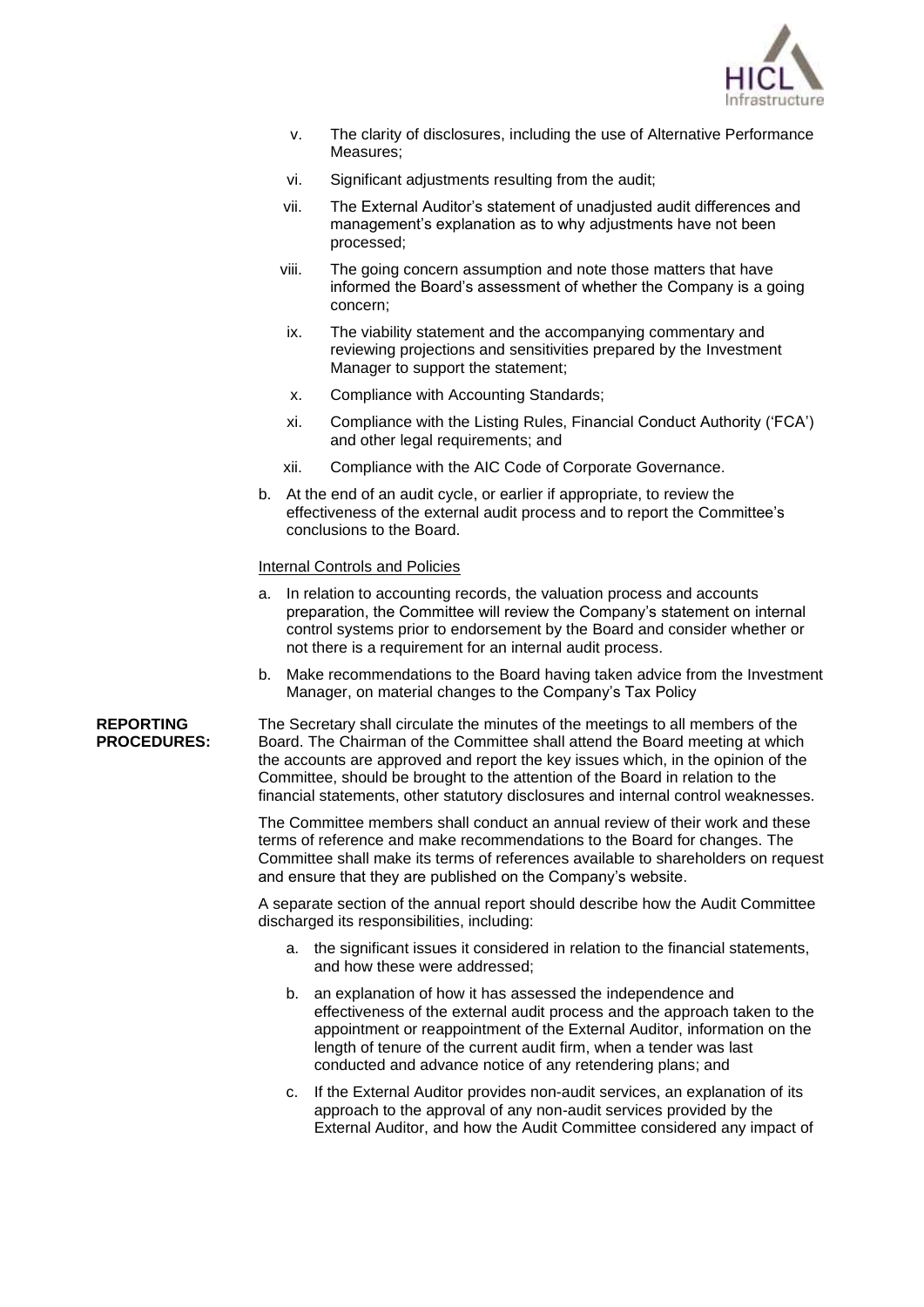

the External Auditor's objectivity and independence arising from the provision of such services.

The Audit Committee shall prepare and include in the Audit Committee report included within the annual report a statement of compliance with the provisions of The Statutory Audit Services for Large Companies Market Investigation (Mandatory Use of Competitive Tender Processes and Audit Committee Responsibilities) Order 2014 for each financial year. Where no competitive tender process for auditor appointments has been undertaken in relation to five consecutive financial years, the Audit Committee will indicate the financial year in which the Company next proposes to complete a competitive tender process and the reasons that it is in the best interests of the Company's members. The Chairman shall attend the AGM and shall answer questions, through the Chairman of the Board, on the Committee's activities and its responsibilities. In the event of a material disagreement between the Committee and the Board, the Committee should have the right to report on the issue to shareholders in the annual report. Amendments may be made to the duties of the Committee by the Board from time to time. **FREQUENCY OF MEETINGS:** Meetings shall be held not less than three times a year, and where appropriate should coincide with key dates in the Company's financial reporting cycle, i.e. prior to the Board's review of the interim results announcement and the announcement of annual results. The External Auditors may request a meeting at any time if they consider that one is necessary. **OTHER:** The Committee shall, at least once a year, review its own performance, constitution and terms of reference to ensure it is operating at maximum effectiveness and recommend any changes it considers necessary to the Board for approval.

Updated: February 2022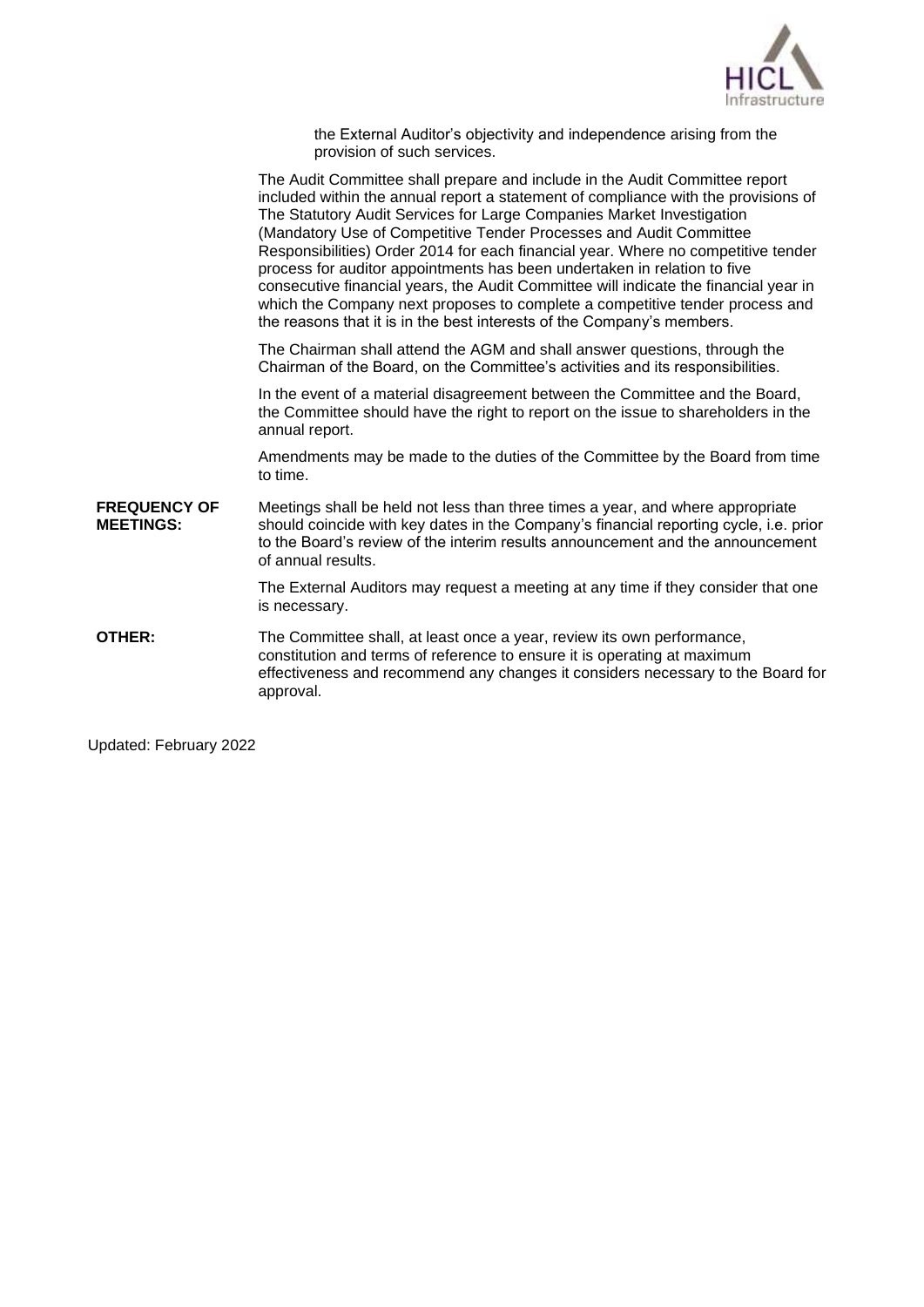

# **HICL Audit Committee – Terms of Reference: Appendix 1**

HICL Audit Committee – Non-Audit Services policy

## **Introduction**

The following policy applies to the engagement of HICL's External Auditor to supply non-audit services to HICL and its subsidiaries (the "HICL Group"). Its objective is to mitigate any risks that threaten the External Auditor's independence and objectivity, arising through the provision of non-audit services.

This policy is in line with the recommendations set out in the FRC's Guidance on Audit Committees (2016) and the requirements of the FRC's Revised Ethical Standard (2019). In line with these recommendations and requirements, an external audit firm is only appointed to perform a service when doing so would be consistent with both the requirements and overarching principles of the Ethical Standard, and when its skills and experience make it the most suitable supplier.

In addition, the Ethical Standard requires an assessment of whether it is probable that an objective, reasonable and informed investor, shareholder or other public interest stakeholder would conclude independence is not compromised.

The Audit Committee will review the policy on an annual basis.

## **Approval**

Audit Committee approval is not required for those services categorised as 'Permitted audit and audit-related services' where the fee is less than £20,000. These will be monitored and approved by the Investment Manager's HICL Investment Committee and reported after the event to the Audit Committee.

For all services categorised as 'Permitted non-audit services' and 'Permitted audit and audit-related services' where the fee is above £20,000. Audit Committee approval must be obtained on a case by case basis, prior to engaging the External Auditor.

In accordance with the FRC's Guidance on Audit Committees (2016), when reviewing requests for 'Permitted non-audit services', the Audit Committee will assess:

- Whether the provision of such services impairs the External Auditor's independence or objectivity and any safeguards in place to eliminate or reduce such threats;
- The nature of the non-audit services;
- Whether the skills and experience make the External Auditor the most suitable supplier of the nonaudit service;
- The fee to be incurred for non-audit services, both for individual non-audit services and in aggregate, relative to the total audit fee; and
- The criteria which govern the compensation of the individuals performing the audit.

## **Permitted audit and audit-related services**

Audit-related services are the services listed below, excluding the statutory audit of HICL and its subsidiaries, that are largely carried out by members of the audit engagement team, and where the work involved is closely related to the work performed in the audit and the threats to External Auditor independence are clearly insignificant. Such services are still subject to the 70% cap and the approval requirements set out in this policy.

- Statutory audit of HICL's financial statements;
- Statutory audits of the financial statements of subsidiary companies;
- Review of the HICL's half-year report and interim financial statements; and
- Other permitted audit-related services.

## **Permitted non-audit services**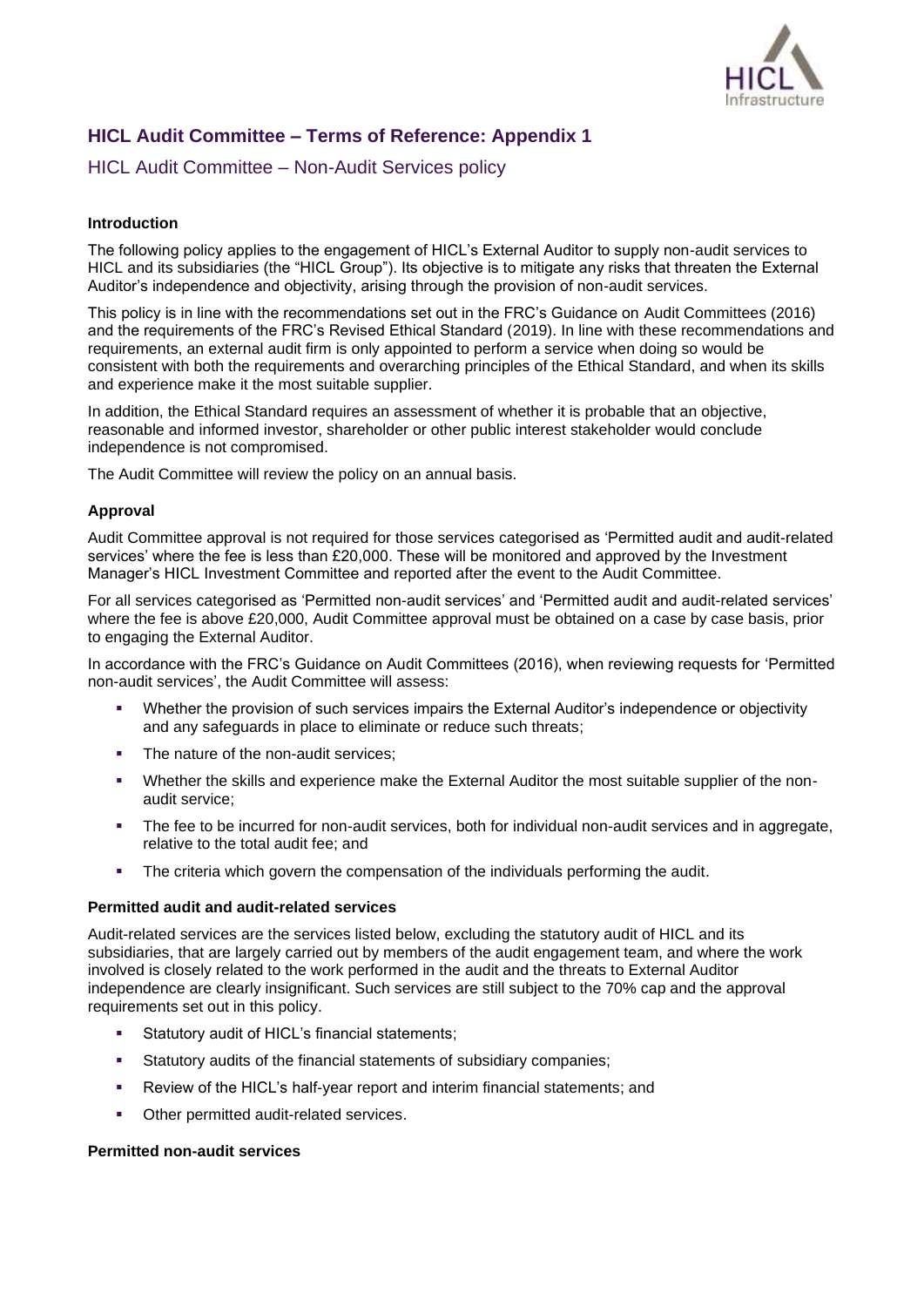

The following list describes the nature of all services that can be provided by the External Auditor if approved by the Audit Committee – services not on the list cannot be provided. Services marked with an \* are still subject to the 70% cap.

Audit Committee approval must be obtained before engaging the External Auditors to provide any of the following Permitted non-audit services;

- Reporting required by a competent authority or regulator under UK law or regulation for example:
	- Reporting to a regulator on client assets;
	- In relation to entities regulated under the Financial Services and Markets Act 2000 ("FSMA"), reports under s166 and s340 of FSMA;
	- Reporting to a regulator on regulatory financial statements.

- .

- In the case of a controlled undertaking incorporated and based in a third country, reporting required by law or regulation in that jurisdiction where the auditor is required to undertake that engagement.
- Reporting on internal financial controls when required by law or regulation.
- Reporting on the iXBRL tagging of financial statements in accordance with the European Single Electronic Format for annual financial reports.
- **•** Reports, required by or supplied to competent authorities/regulators supervising the audited entity, where the authority/regulator has either specified the auditor to provide the service or identified to the entity that the auditor would be an appropriate choice for service provider.
- Services which support the entity in fulfilling an obligation required by UK law or regulation, including listing requirements where:
	- The provision of such services is time critical;
	- The subject matter of the engagement is price sensitive; and
	- It is probable that an objective, reasonable and informed third party would conclude that the understanding of the entity obtained by the auditor for the audit of the financial statements is relevant to the service, and where the nature of the service would not compromise independence.
- Providing verification of interim profits not otherwise required by law or regulation.<sup>\*</sup>
- Where not otherwise required by law or regulation, non-audit and additional services, as defined in the Ethical Standard provided as auditor of the entity, or as reporting accountant, in relation to information of the audited entity for which it is probable that an objective, reasonable and informed third party would conclude that the understanding of the entity obtained by the auditor is relevant to the service, and where the nature of the service would not compromise independence.\*
- **Extended audit or assurance work that is authorised by those charged with governance performed** on financial or performance information and/or financial or operational controls, in the audited entity or a third-party service provider, where this work is closely linked with the audit work.\*
- Additional assurance work or agreed upon procedures authorised by those charged with governance performed on material included within or referenced from the annual report.\*
- Reporting on government grants.\*
- Reporting on covenant or loan agreements which require independent verification and other reporting to third parties with whom the audited entity has a business relationship in accordance with Appendix C of the Ethical Standard.\*
- Services which have been the subject of an application to the Competent Authority.\*
- Generic subscriptions providing factual updates of changes to applicable law, regulation or accounting and auditing standards.\*

**Fees**